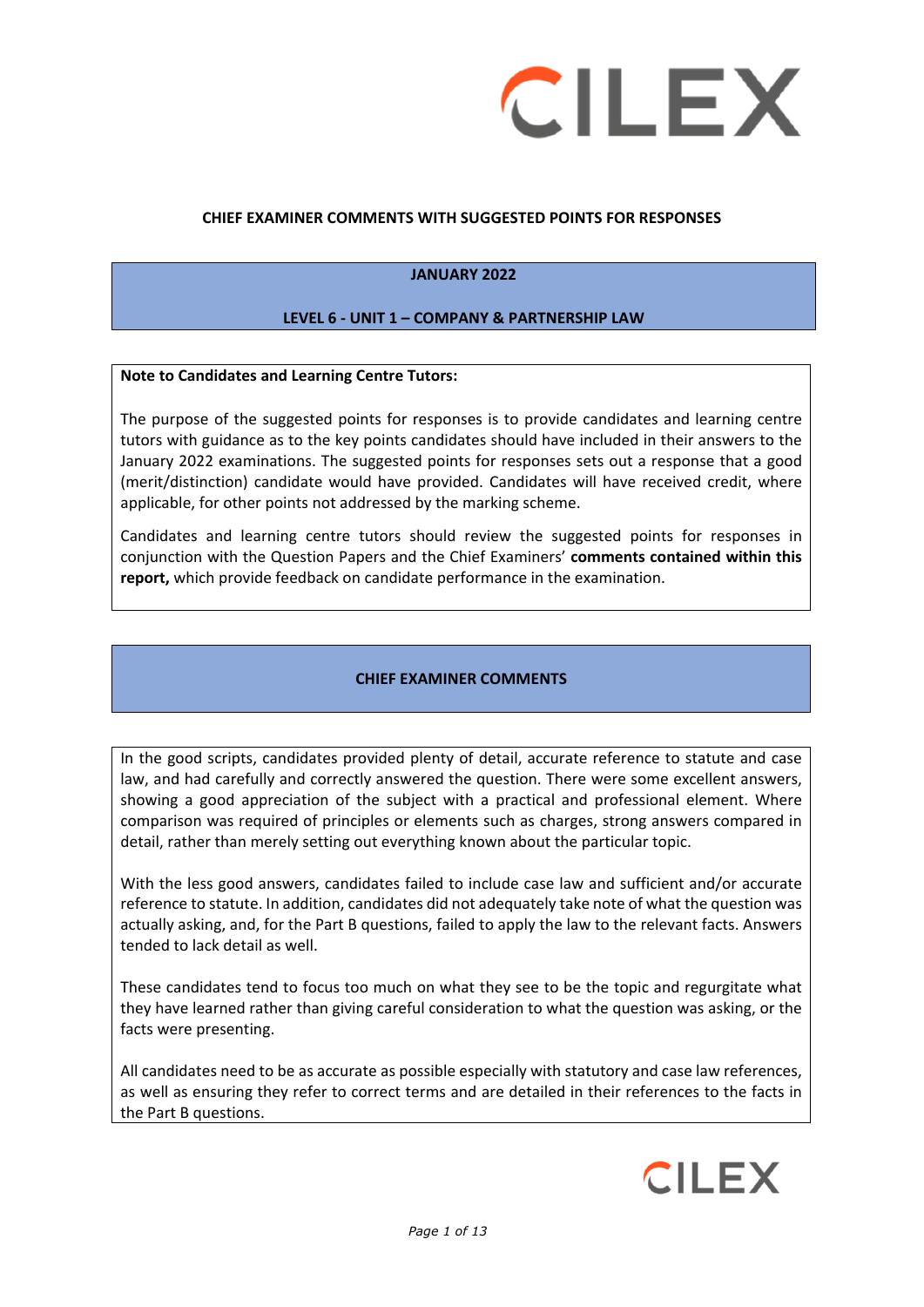There were no recurring errors, but candidates are encouraged to read statutory provisions before applying them to ensure accuracy.

Overall, my advice continues to be to read the question carefully and ensure all elements are addressed, with application of the facts for Part B questions. For both Parts, detailed and accurate references to and application of relevant statute and case law are essential. Read statutory provisions fully to ensure correct understanding.

# **CANDIDATE PERFORMANCE FOR EACH QUESTION**

#### **PART A**

# **Question 1**

Answers ranged in quality. In (a) some analysed the role of the promoter well with good reference to case law and statute. Many answers were superficial with little reference to authorities. Overall answers were adequate.

Answers to (b) were on the whole fine, with candidates setting out the key points.

### **Question 2**

Candidates generally performed better in this question, as it is fairly standard. However, those who performed well noted what the question was asking rather than merely reciting all they knew about the topic. There were some good comparative elements.

#### **Question 3**

This should have been a straightforward question but answers to both (a) and (b) were generally poor. They lacked detail and focus on what the question was asking. It is possible there were timing issues as candidates left this question until last.

### **Question 4**

Answers were mixed, but there were numerous good ones with careful references to the authorities and consideration of the actual question. Again, this was quite a straightforward (and regular) question.

#### **PART B**

#### **Question 1**

This question should have been quite straightforward, but it generated lower marks than expected. Many candidates were distracted by discussing the existence of a partnership when this was clear from the facts, and they did not adequately analyse the facts and the law. (b) and (c) were better answered but they only carried 11 marks between them.

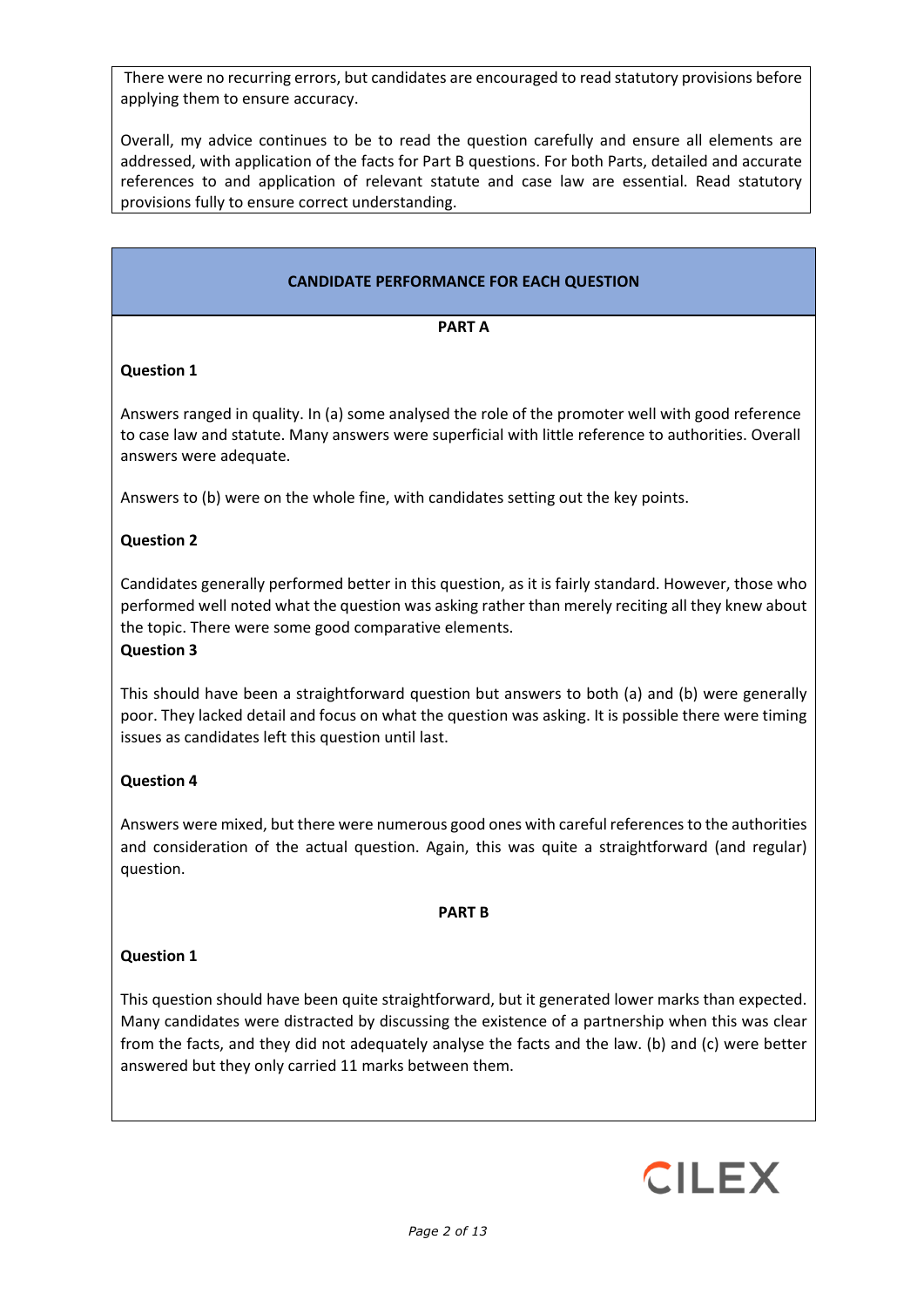### **Question 2**:

Surprisingly few candidates answered this question, some of whom possibly suffered from timing issues.

### **Question 3**

This was poorly answered. There were issues of both understanding (or lack of it) and timing.

### **Question 4:**

There were some good answers with attention to detail and application.

# **SUGGESTED POINTS FOR RESPONSE**

### **LEVEL 6 - UNIT 1 – COMPANY & PARTNERSHIP LAW**

| <b>Question</b> | <b>Suggested Points for Responses</b>                                                                                                                                                                                                                                                                                                                                                                                                                                                                                                                                                                                                                                                                                                                                                                                                                                                                                                                                                                                                                                                                                                                                                                                            | <b>Max</b>   |
|-----------------|----------------------------------------------------------------------------------------------------------------------------------------------------------------------------------------------------------------------------------------------------------------------------------------------------------------------------------------------------------------------------------------------------------------------------------------------------------------------------------------------------------------------------------------------------------------------------------------------------------------------------------------------------------------------------------------------------------------------------------------------------------------------------------------------------------------------------------------------------------------------------------------------------------------------------------------------------------------------------------------------------------------------------------------------------------------------------------------------------------------------------------------------------------------------------------------------------------------------------------|--------------|
| <b>Number</b>   |                                                                                                                                                                                                                                                                                                                                                                                                                                                                                                                                                                                                                                                                                                                                                                                                                                                                                                                                                                                                                                                                                                                                                                                                                                  | <b>Marks</b> |
| 1(a)            | Responses should include:<br>Definition of 'promoter', with reference to the Twycross case<br>$\bullet$<br>Outline of what a 'promoter' may do, including the registration of a<br>$\bullet$<br>company<br>The nature of a pre-incorporation contract<br>$\bullet$<br>Discussion of the potential personal liability of the promoter,<br>$\bullet$<br>including a duty not to make a secret profit<br>Fiduciary duty of the promoter and protection in case of breach (eg<br>$\bullet$<br>disclosure to prospective members (Erlanger v New Sombrero). The<br>relevance of 'agreement to the contrary' and section 51 Companies<br>Act 2006 (CA 2006)<br>The court's strict approach and case law including Phonogram<br>٠<br>Means of protection to include<br>$\bullet$<br>Contract with the company post-incorporation<br>with<br>$\circ$<br>indemnity<br>Contract of novation<br>$\circ$<br>Conditional contract with the third party<br>$\circ$<br>Use of shelf company<br>$\circ$<br>Responses could include:<br>Power of company to rescind contract where promoter fails to<br>٠<br>disclose secret profit and relevant case law (eg Re Cape Breton)<br>Consequences of insolvency of company on third party rights<br>٠ | 16           |
|                 | Relevance of speed of incorporation to limit the risk of liability                                                                                                                                                                                                                                                                                                                                                                                                                                                                                                                                                                                                                                                                                                                                                                                                                                                                                                                                                                                                                                                                                                                                                               |              |
| 1(b)            | Responses should include:                                                                                                                                                                                                                                                                                                                                                                                                                                                                                                                                                                                                                                                                                                                                                                                                                                                                                                                                                                                                                                                                                                                                                                                                        | 9            |
|                 | That company name should not be the same as an existing company's<br>name (section 66 CA 2006)                                                                                                                                                                                                                                                                                                                                                                                                                                                                                                                                                                                                                                                                                                                                                                                                                                                                                                                                                                                                                                                                                                                                   |              |

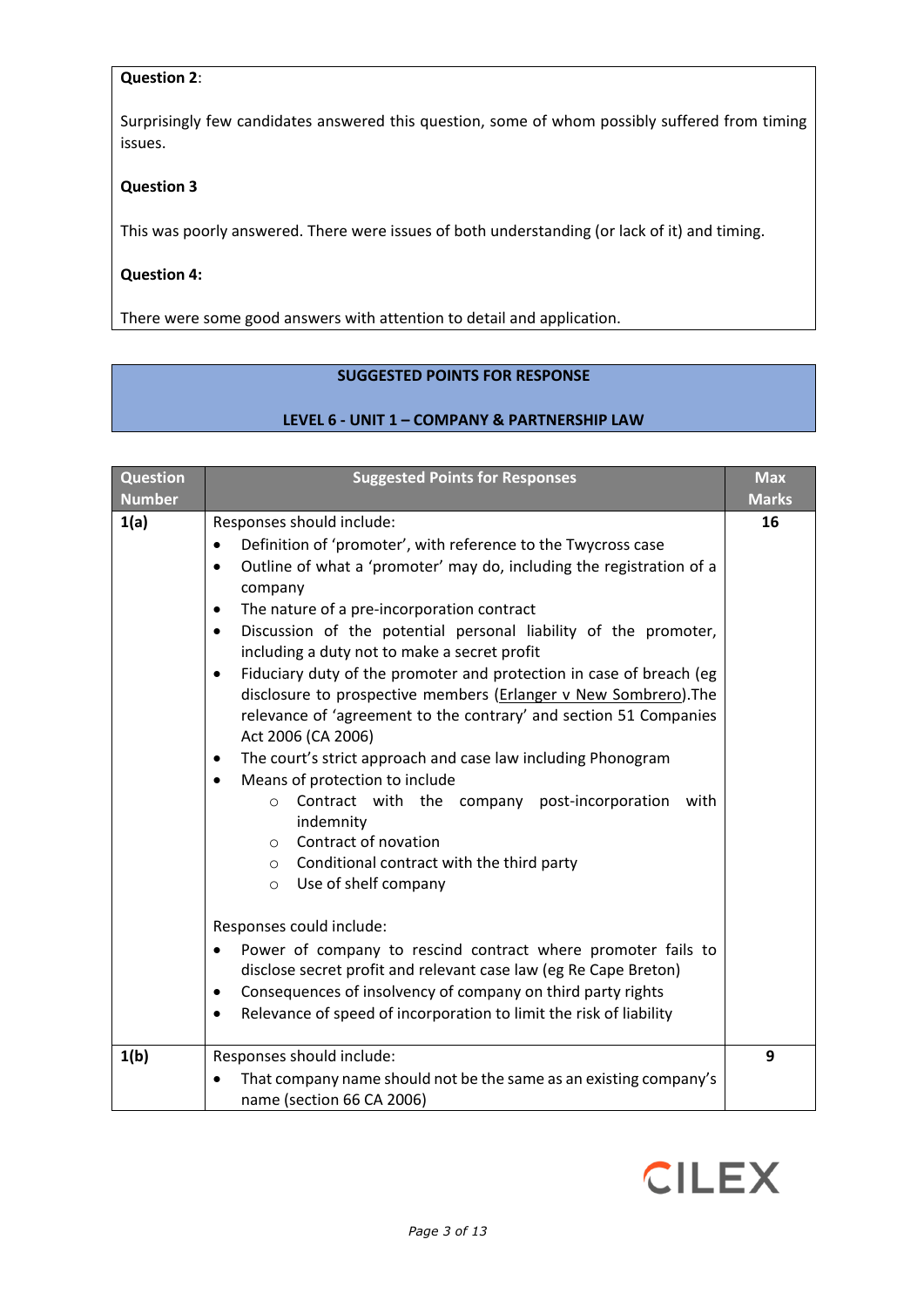| Name should not be offensive or suggest connection with for<br>٠<br>example a local authority (ss 53 and 54)<br>Consent of secretary of state in certain circumstances (with<br>$\bullet$<br>examples)<br>That name must include 'limited' or 'Itd' or Welsh equivalent, for<br>$\bullet$<br>example, or plc equivalent<br>Name effective from formal registration of the company<br>$\bullet$<br>Name to be disclosed at the registered office, and on business<br>$\bullet$<br>communications such as invoices, stationery and website<br>Reference to relevant Regulations<br>$\bullet$ |          |
|--------------------------------------------------------------------------------------------------------------------------------------------------------------------------------------------------------------------------------------------------------------------------------------------------------------------------------------------------------------------------------------------------------------------------------------------------------------------------------------------------------------------------------------------------------------------------------------------|----------|
| Responses could include:<br>Power of individual or company to seek injunction to restrain use of<br>$\bullet$<br>a name<br>Relevant case law<br>$\bullet$<br>Possible change of name by special resolution<br>٠                                                                                                                                                                                                                                                                                                                                                                            |          |
| <b>Question 1 Total:</b>                                                                                                                                                                                                                                                                                                                                                                                                                                                                                                                                                                   | 25 marks |

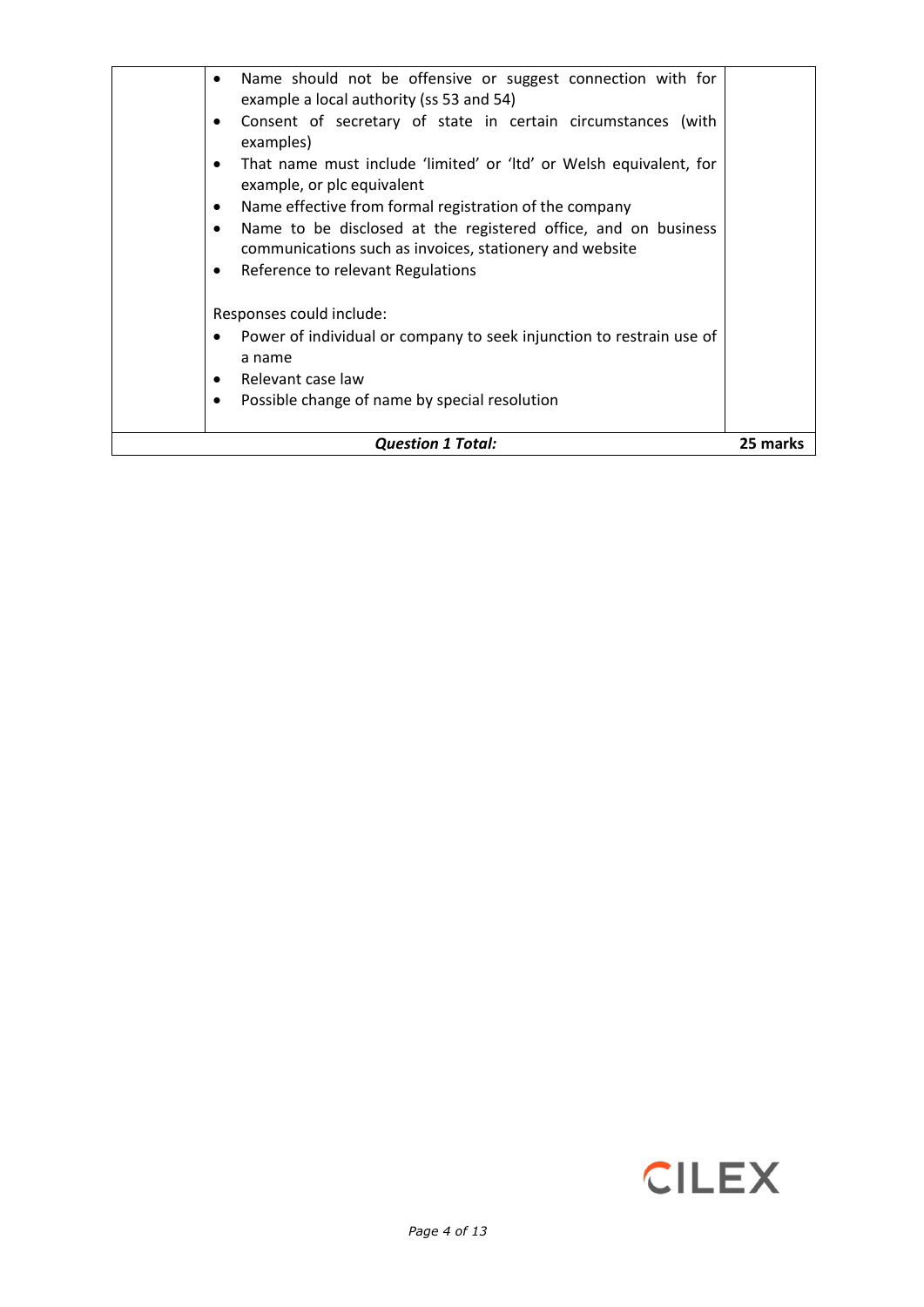| <b>Question</b><br><b>Number</b> | <b>Suggested Points for Responses</b>                                                                                                       | <b>Max</b><br><b>Marks</b> |
|----------------------------------|---------------------------------------------------------------------------------------------------------------------------------------------|----------------------------|
| $\overline{2}$                   | The answer consists of an evaluation of the respective benefits of fixed                                                                    | 25                         |
|                                  | and floating charges for a company and its creditors                                                                                        |                            |
|                                  |                                                                                                                                             |                            |
|                                  | Marks should be distributed in the following areas:                                                                                         |                            |
|                                  | Respective characteristics of fixed and floating charges, including<br>relevant statute and case law (max 7 marks)                          |                            |
|                                  | Fixed and floating charges - benefits for creditors (max 8 marks)<br>٠                                                                      |                            |
|                                  | Fixed and floating charges - benefits for companies (max 8 marks)<br>٠                                                                      |                            |
|                                  | Short conclusion (max 2 marks)                                                                                                              |                            |
|                                  | Responses should include:                                                                                                                   |                            |
|                                  | the nature of fixed and floating charges, with reference to the<br>Panama and Woolcombers cases                                             |                            |
|                                  | a floating charge can only be created by a company and is an<br>٠                                                                           |                            |
|                                  | equitable charge created over a generic class of assets: Re Panama,                                                                         |                            |
|                                  | New Zealand and Australian Royal Mail Co.                                                                                                   |                            |
|                                  | on creation, the floating charge does not attach to specific items<br>٠                                                                     |                            |
|                                  | within the class of assets. The charge attaches to particular assets<br>only when it 'crystallises' into a fixed charge: Illingworth v      |                            |
|                                  | Holdsworth.                                                                                                                                 |                            |
|                                  | that until crystallisation, the chargor company is free to deal with<br>٠                                                                   |                            |
|                                  | the assets under the charge without reference to the chargee: Re                                                                            |                            |
|                                  | Yorkshire Woolcombers Association Ltd.                                                                                                      |                            |
|                                  | discussion of the possible difficulties of creating a fixed charge over<br>٠                                                                |                            |
|                                  | the company's book debts - ie the debts owed to the company and                                                                             |                            |
|                                  | payments received in respect of such debts<br>discussion of the case law on creation of charges over book debts:                            |                            |
|                                  | Re Spectrum Plus Ltd (2005), (and Siebe Gorman and Re New                                                                                   |                            |
|                                  | Bullas), and issues of degree of control                                                                                                    |                            |
|                                  | the respective priorities of the charges on a winding up, restricted<br>٠                                                                   |                            |
|                                  | by rules (i) governing the registration and priority of different                                                                           |                            |
|                                  | charges over the same asset, and (ii) designed to ensure a fairer                                                                           |                            |
|                                  | treatment of unsecured creditors                                                                                                            |                            |
|                                  | the benefits of registration within the specified time limit (21 days<br>٠                                                                  |                            |
|                                  | of the creation of the charge: s859A(4) CA 2006); otherwise charge<br>is void against an administrator or liquidator or any creditor of the |                            |
|                                  | company                                                                                                                                     |                            |
|                                  | section 245 Insolvency Act 1986 (IA 1986) - potential for invalidity<br>٠                                                                   |                            |
|                                  | (at the point of a company's insolvency) of a floating charge where it                                                                      |                            |
|                                  | is taken over an existing debt                                                                                                              |                            |
|                                  |                                                                                                                                             |                            |

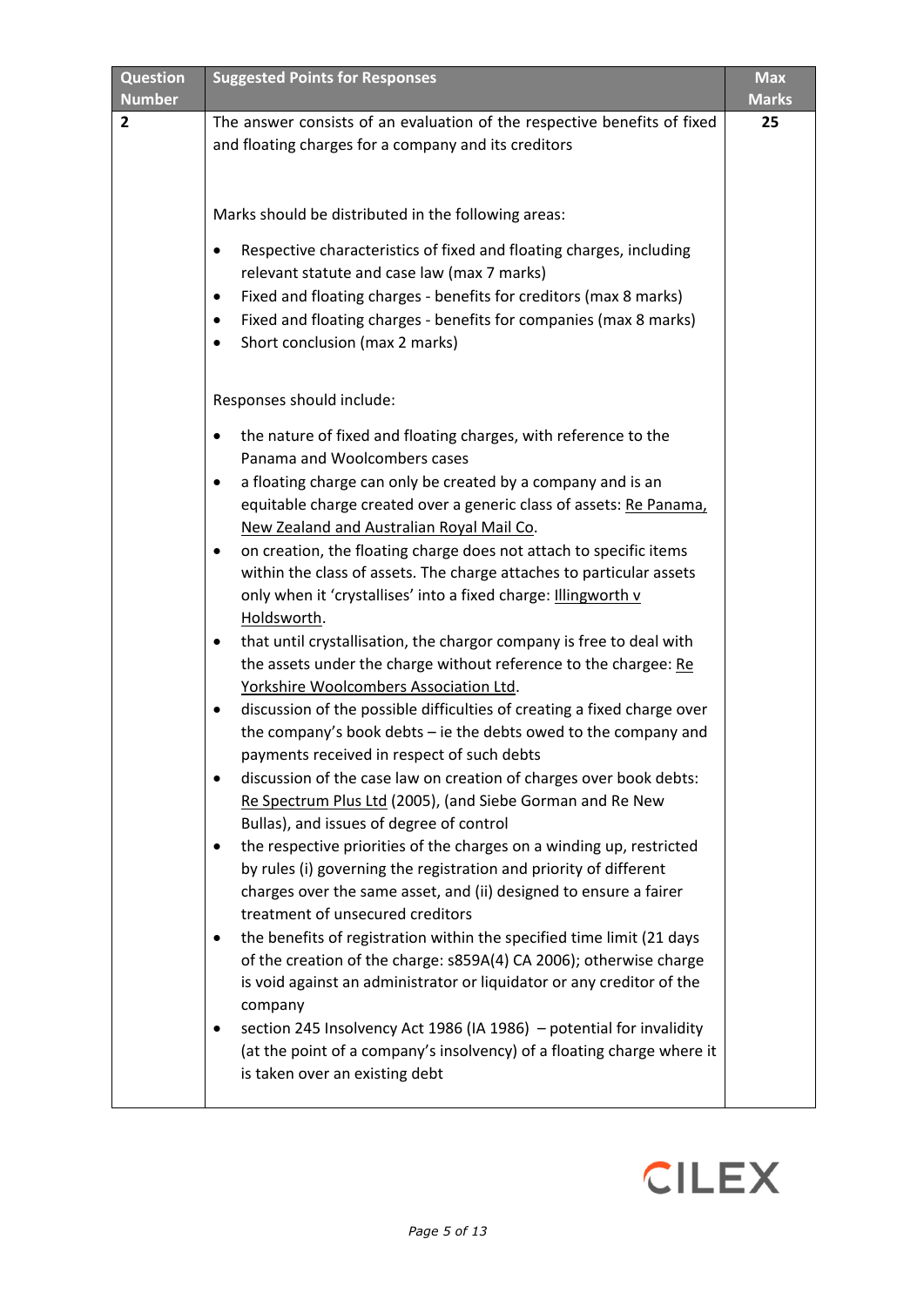| Responses could include:<br>administrators' rights: eg rights to take control over the company's<br>undertaking to protect the interests of the charge holder.<br>Priority of any later properly registered legal charge over the<br>floating charge.<br>Discussion of a 'negative pledge' pledge clause and its effect: where<br>$\bullet$<br>the charge holder has actual notice of the earlier floating charge and<br>the relevant negative pledge.<br>HMLR registration requirements and effect on priorities to increase<br>$\bullet$<br>the chance of 'ordinary' unsecured creditors receiving something<br>from the company, the Enterprise Act 2002 requires that a<br>proportion of assets secured by a floating charge must (subject to<br>various exceptions) be set aside to pay off unsecured creditors. The<br>proportion of the assets which must be used in this way varies |          |
|---------------------------------------------------------------------------------------------------------------------------------------------------------------------------------------------------------------------------------------------------------------------------------------------------------------------------------------------------------------------------------------------------------------------------------------------------------------------------------------------------------------------------------------------------------------------------------------------------------------------------------------------------------------------------------------------------------------------------------------------------------------------------------------------------------------------------------------------------------------------------------------------|----------|
| according to the amount of the company's 'net property'.<br><b>Question 2 Total:</b>                                                                                                                                                                                                                                                                                                                                                                                                                                                                                                                                                                                                                                                                                                                                                                                                        | 25 marks |

| Question<br><b>Number</b> | <b>Suggested Points for Responses</b>                                                                                                                                                                                                                                                                                                                                                                                                                                                                                                                                                                                                                                                                                                         | <b>Max</b><br><b>Marks</b> |
|---------------------------|-----------------------------------------------------------------------------------------------------------------------------------------------------------------------------------------------------------------------------------------------------------------------------------------------------------------------------------------------------------------------------------------------------------------------------------------------------------------------------------------------------------------------------------------------------------------------------------------------------------------------------------------------------------------------------------------------------------------------------------------------|----------------------------|
| 3(a)                      | Responses should include:                                                                                                                                                                                                                                                                                                                                                                                                                                                                                                                                                                                                                                                                                                                     | 8                          |
|                           | On a compulsory winding up, the Official Receiver (OR) initially<br>becomes the provisional liquidator (s136 IA 1986)<br>The OR will call meetings of creditors and members to appoint a<br>$\bullet$<br>liquidator.<br>If none is appointed, the OR will be the liquidator<br>٠<br>On a voluntary winding up, the creditors or members will appoint the<br>٠<br>liquidator<br>In a members' voluntary, the liquidator must advertise the<br>٠<br>appointment in the London Gazette and with the Companies'<br>Registrar (s91 IA 1986)<br>On a creditors' voluntary, the creditors may nominate a liquidator<br>٠<br>(s100 IA 1986). Members also meet to appoint one.<br>In the case of a clash, the creditors nominee prevails<br>$\bullet$ |                            |
|                           | Responses could include:                                                                                                                                                                                                                                                                                                                                                                                                                                                                                                                                                                                                                                                                                                                      |                            |
|                           | The liquidator must be an authorised insolvency practitioner<br>$\bullet$                                                                                                                                                                                                                                                                                                                                                                                                                                                                                                                                                                                                                                                                     |                            |
|                           | Exceptionally, the court may appoint a provisional liquidator between<br>petition and the making of the winding up order                                                                                                                                                                                                                                                                                                                                                                                                                                                                                                                                                                                                                      |                            |
| 3(b)                      | Responses should include:                                                                                                                                                                                                                                                                                                                                                                                                                                                                                                                                                                                                                                                                                                                     | 17                         |
|                           | Derivation of powers from section 167 the IA 1986 and associated<br>٠<br>rules<br>Paying off classes of creditors in full (if possible) in the prescribed<br>$\bullet$<br>order (s175 IA 1986)<br>Bringing proceedings in the company's name<br>٠<br>Summoning general meetings when necessary<br>٠<br>Carrying on the company's business as necessary<br>Selling company property                                                                                                                                                                                                                                                                                                                                                            |                            |

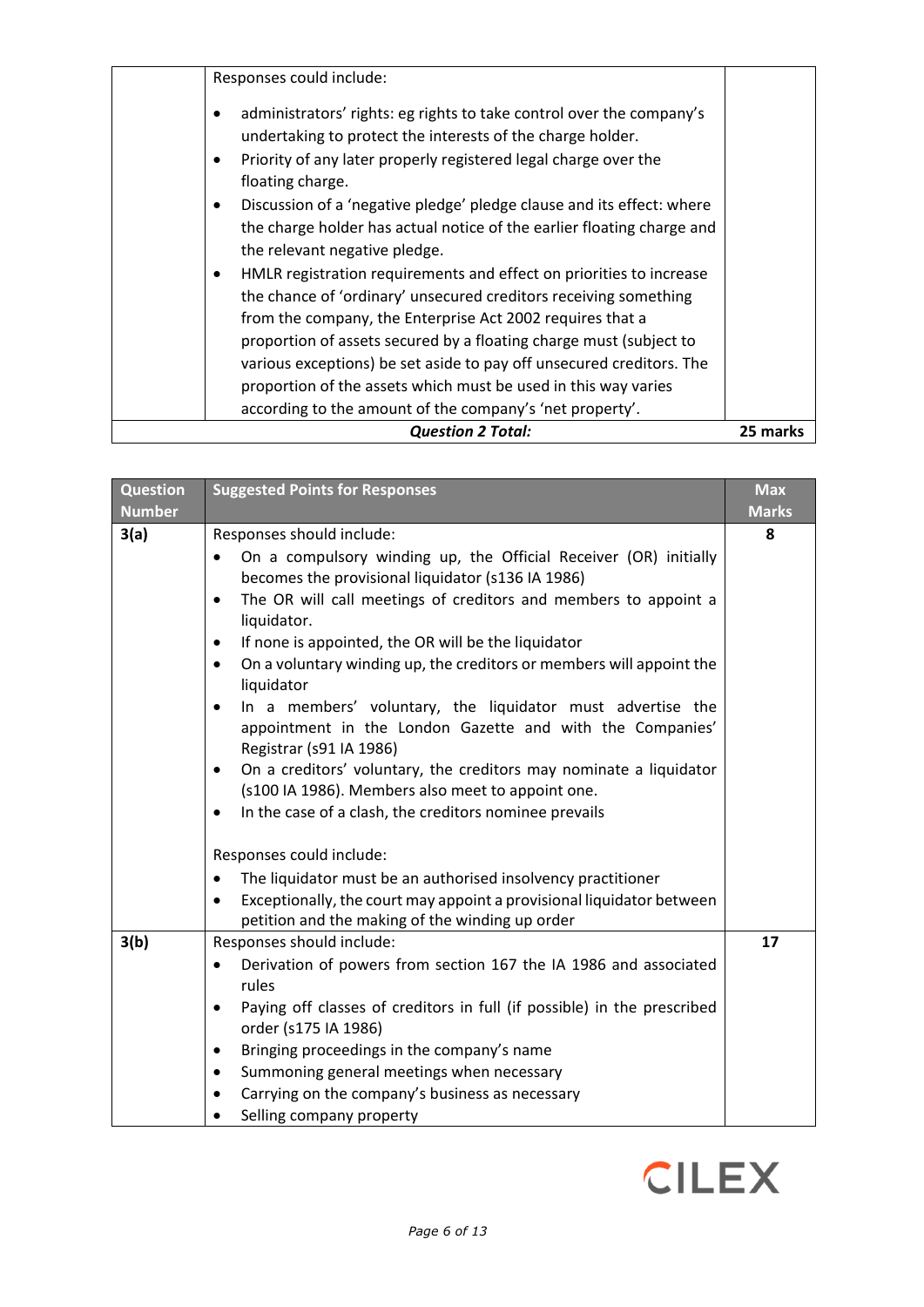| <b>Question 3 Total:</b>                                                       | 25 marks |
|--------------------------------------------------------------------------------|----------|
| Bringing of misfeasance proceedings                                            |          |
|                                                                                |          |
| Disclaimer of onerous property<br>٠                                            |          |
| Implications of registered charges                                             |          |
| creditors and prescribed proportions of floating charges                       |          |
| More detail on the order of payment of creditors, eg preferential<br>$\bullet$ |          |
| Responses could include:                                                       |          |
| references to case law (eg MC Bacon, Re M Kushler<br>$\circ$                   |          |
| any defences available to the company or persons involved<br>$\circ$           |          |
| the consequences of such avoidance<br>$\circ$                                  |          |
| what the liquidator must prove to enable avoidance<br>$\circ$                  |          |
| where the burden of proof lies<br>$\circ$                                      |          |
| nature and relevance of connected person<br>$\circ$                            |          |
| time limits,<br>$\circ$                                                        |          |
| the nature of the transactions,<br>$\circ$                                     |          |
| requirement of inability to pay debts/insolvency<br>$\circ$                    |          |
| particular, including                                                          |          |
| Detailed discussion of sections 238, 239, 244, 245 and 423 in<br>$\bullet$     |          |
| Power to call into question the action of directors<br>٠                       |          |
|                                                                                |          |

# **Question Number Suggested Points for Responses Max Max Max Max Max Marks 4** Responses should include: • Both concerned with protection of shareholders from for example wrong-doings of directors • Part 11 derivative claims brought by members of behalf of the company (s260 CA 2006 for example). • Narrower than 994 in terms of grounds: act or omission involving negligence, default, breach of duty, or breach of trust by director. • Court must give permission to continue action; s263 gives factors for granting permission: there are 3 mandatory bars to permission. • Breach of duty authorised or ratified by members. • Where the majority has the right to deprive the minority from pursuing a claim • Where the court concludes a hypothetical director, who was acting in accordance with duty to promote success of co, would not continue the claim. See Iesini case and Cullen Investments v Brown (2015). • S994: cases where a company's affairs have been conducted in a way that is unfairly prejudicial to the interests of members generally or some part. • Interests are widely interpreted to include: • Formal rights of shareholder. **25**

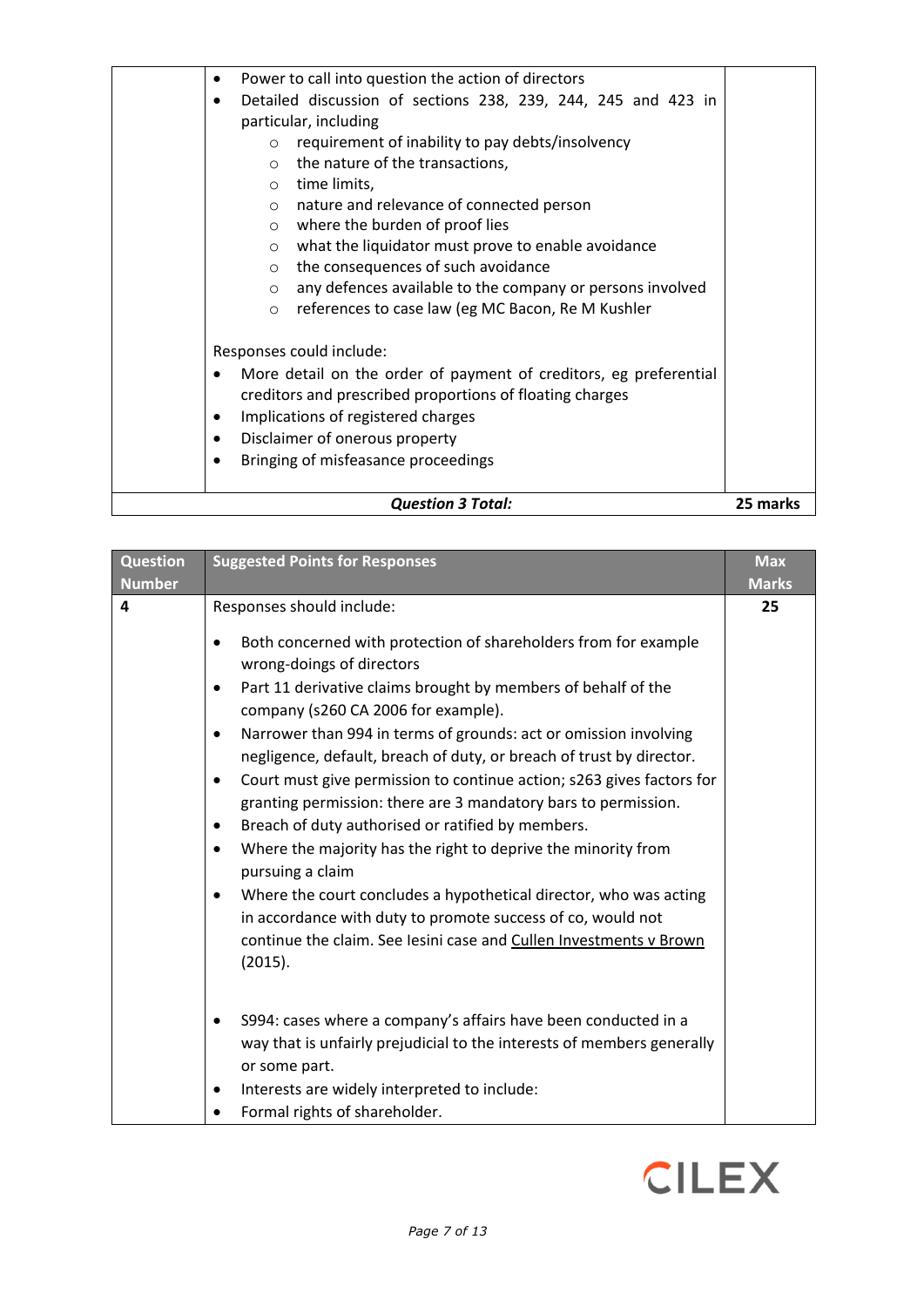# **SECTION B**

| <b>Question</b><br><b>Number</b> | <b>Suggested Points for Responses</b>                                                                                                                                                                           | <b>Max</b><br><b>Marks</b> |
|----------------------------------|-----------------------------------------------------------------------------------------------------------------------------------------------------------------------------------------------------------------|----------------------------|
| 1(a)                             | Responses should include:                                                                                                                                                                                       | 14                         |
|                                  | Section 9 Partnership Act 1890 (PA) joint and several liability (with<br>the Civil Liability Contributions Act) is the starting point.<br>All partners in the partnership at the time of the liability are<br>٠ |                            |
|                                  | potentially liable.                                                                                                                                                                                             |                            |
|                                  | Ask first: is there actual authority? Section 6 PA<br>٠                                                                                                                                                         |                            |
|                                  | Express actual – no as F has breached partnership agreement £2,750<br>limit.                                                                                                                                    |                            |
|                                  | Implied actual – no previous course of dealings with supplier.<br>٠                                                                                                                                             |                            |
|                                  | Note any partner is an agent for the firm                                                                                                                                                                       |                            |
|                                  | Elements of s5 and ostensible/apparent authority should be<br>$\bullet$<br>examined and applied                                                                                                                 |                            |
|                                  | Carrying on business in usual way. Eg United Bank of Kuwait. Is top of<br>$\bullet$<br>the range mower within scope? Likely yes.                                                                                |                            |
|                                  | Would they be expected to need such a mower? Higgins.<br>$\bullet$                                                                                                                                              |                            |
|                                  | Did third party know F was a partner or had no authority? No previous<br>$\bullet$                                                                                                                              |                            |
|                                  | dealings and nothing to suggest knew about the restriction in the<br>agreement.                                                                                                                                 |                            |
|                                  | Conclusion that partnership as a whole is potentially liable.                                                                                                                                                   |                            |

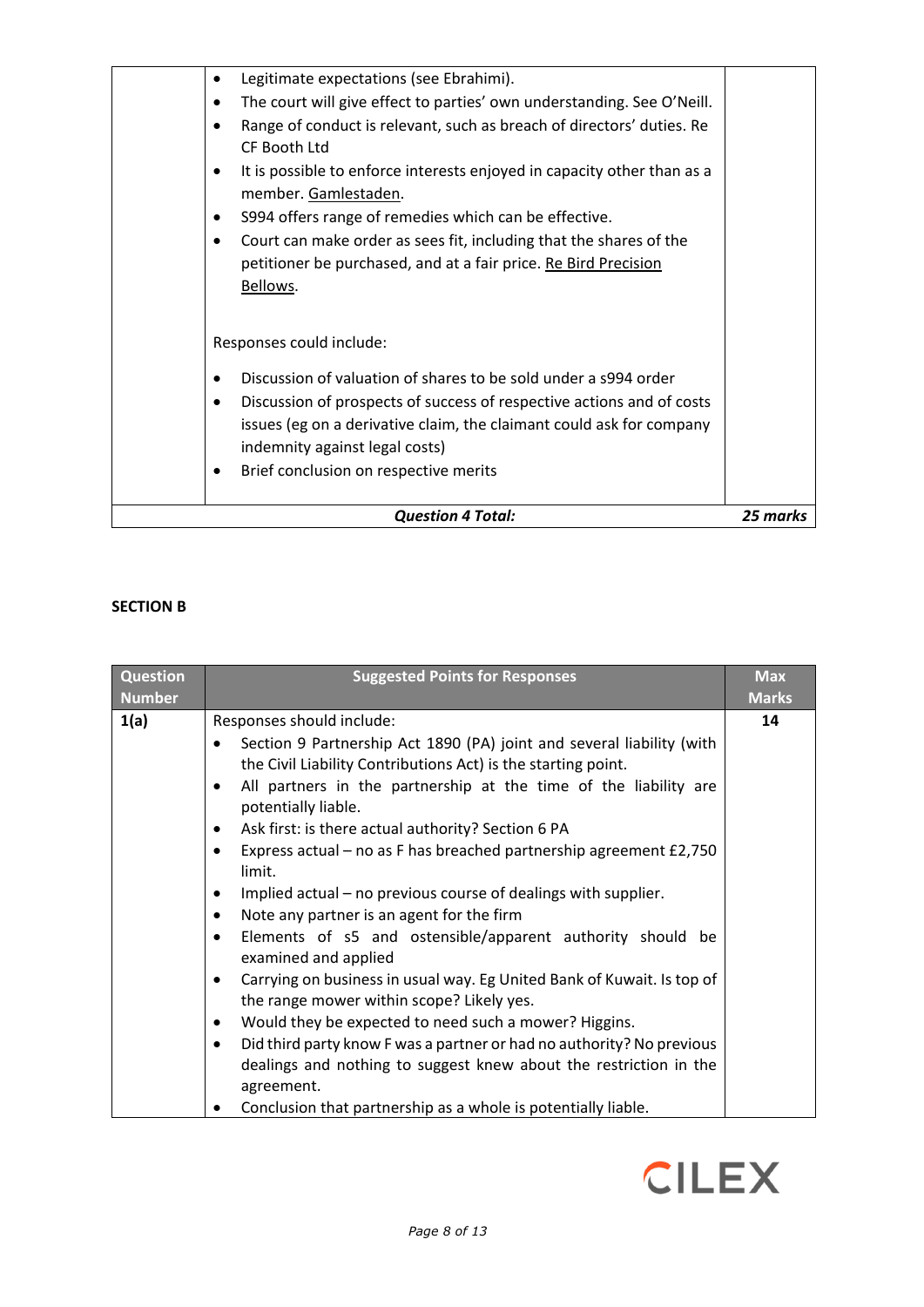|          | Responses could include:                                                                  |          |
|----------|-------------------------------------------------------------------------------------------|----------|
|          | Knowledge of place of delivery of mower could be helpful<br>٠                             |          |
|          | Partnership may be able to pursue F to indemnify it<br>٠                                  |          |
|          | Reference to abnormal or incredible transactions or debts incurred.<br>$\bullet$          |          |
|          | Reference to section 7 PA and pledging credit of the firm                                 |          |
| 1(b)(i)  | Responses should include:                                                                 | 6        |
|          | s17 PA and references to liability only when you are a partner, subject<br>٠<br>to        |          |
|          | s14 and holding out and the required elements<br>٠                                        |          |
|          | s17 and no liability after you have left, subject to                                      |          |
|          | s36 and correct notice to known third parties and in London Gazette.                      |          |
| 1(b)(ii) | Responses should include:                                                                 | 5        |
|          | Indemnity provision should such liability arise<br>$\bullet$                              |          |
|          | Ensuring name is not on material and website before joining<br>٠                          |          |
|          | Ensure that $s36$ notice is given – eg require provision in the<br>$\bullet$<br>agreement |          |
|          | <b>Question 1 Total:</b>                                                                  | 25 marks |

| <b>Question</b> | <b>Suggested Points for Responses</b>                                                                                  | <b>Max</b>   |
|-----------------|------------------------------------------------------------------------------------------------------------------------|--------------|
| <b>Number</b>   |                                                                                                                        | <b>Marks</b> |
| $\overline{2}$  | Responses should include:                                                                                              | 25           |
|                 | The loan: provides a guaranteed form of income in terms of interest<br>$\bullet$                                       |              |
|                 | If the company defaults, the loan can be enforced contractually<br>$\bullet$                                           |              |
|                 | D would rank below any secured creditor though on a winding up<br>$\bullet$<br>and may not receive much if any payment |              |
|                 | D could petition for the winding up of the company<br>$\bullet$                                                        |              |
|                 | Under Model articles, the directors have the power to borrow that<br>$\bullet$<br>is unrestricted                      |              |
|                 | D would no say in how the company is run as a creditor, but as<br>$\bullet$                                            |              |
|                 | director he would be effectively running the company anyway and                                                        |              |
|                 | will have ain the management                                                                                           |              |
|                 | The shares: there is no guaranteed income as dividends are only<br>$\bullet$<br>paid if declared                       |              |
|                 | Any liability will be limited to what he pays for the shares due to the<br>$\bullet$                                   |              |
|                 | separate legal personality of the company (Salomon v Salomon)                                                          |              |
|                 | He will have voting rights (Borland's Trustee) and if he has more<br>$\bullet$                                         |              |
|                 | than 25% of the shares he can block a special resolution                                                               |              |
|                 | He will still be a minority shareholder however but has rights under<br>$\bullet$<br>eg s994                           |              |
|                 | As shareholder, on a winding up he would be the last to be paid<br>$\bullet$                                           |              |
|                 | anything left after the debts of the company have been paid                                                            |              |

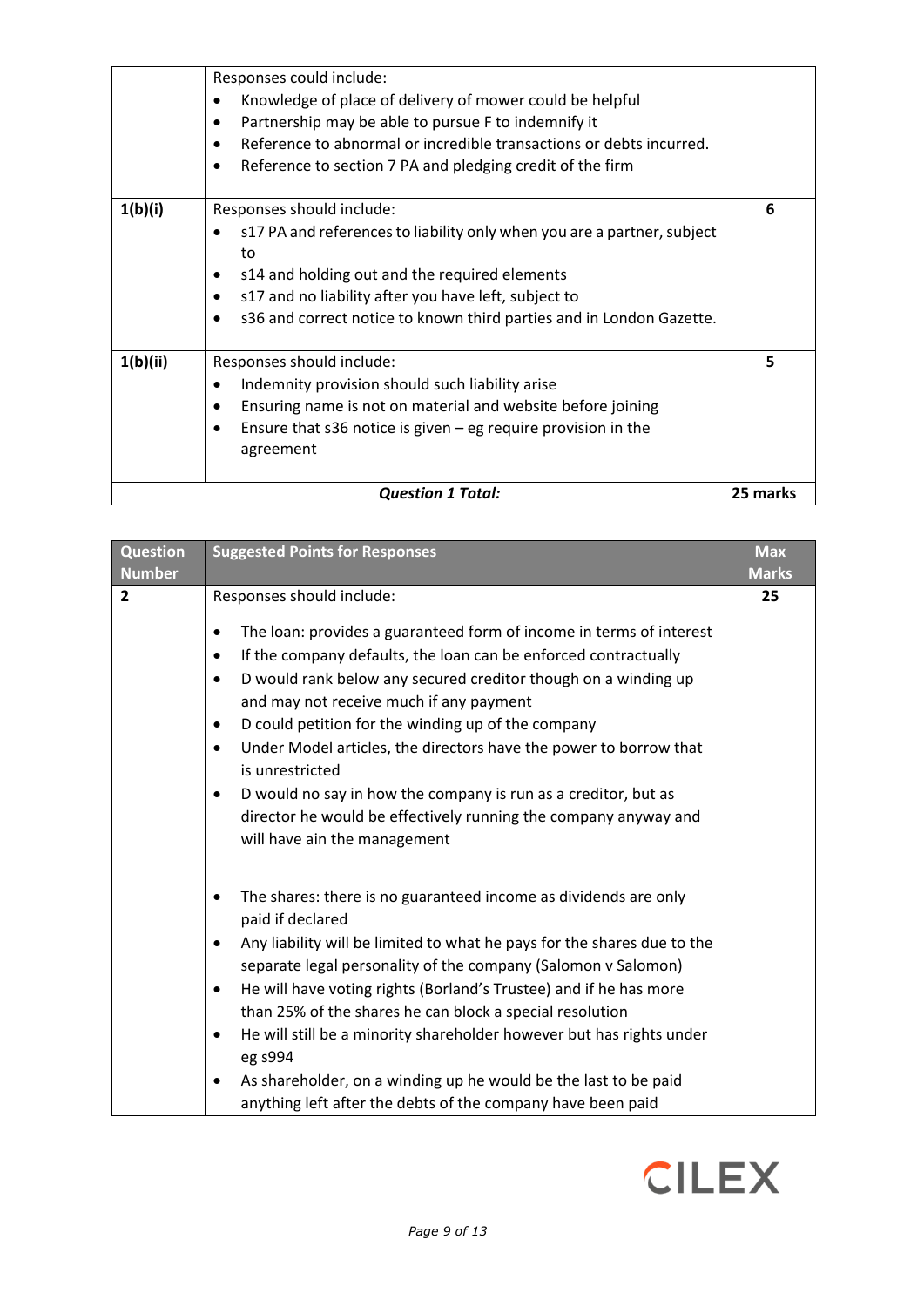| Appointment as director: by the existing directors in board meeting<br>$\bullet$<br>or by the shareholders through an ordinary resolution<br>His appointment must be registered on form AP01 at Companies<br>$\bullet$<br>House<br>If appointed before he invests, D will need to declare his interest in<br>٠<br>the loan under s177 CA 2006<br>His name must be added to the company's register of directors<br>٠<br>As MA 14 has been excluded, D will be able to vote in a Board<br>٠<br>meeting on the loan or on the issue of shares to him |          |
|---------------------------------------------------------------------------------------------------------------------------------------------------------------------------------------------------------------------------------------------------------------------------------------------------------------------------------------------------------------------------------------------------------------------------------------------------------------------------------------------------------------------------------------------------|----------|
| Responses could include:                                                                                                                                                                                                                                                                                                                                                                                                                                                                                                                          |          |
| No need to declare interest as $s177(6)(c)$ is likely to apply<br>٠                                                                                                                                                                                                                                                                                                                                                                                                                                                                               |          |
| D will need to give consent to appointment by signing form AP01<br>٠                                                                                                                                                                                                                                                                                                                                                                                                                                                                              |          |
| Appointment by general meeting or written shareholders'<br>resolution                                                                                                                                                                                                                                                                                                                                                                                                                                                                             |          |
| He could request some form of security for the loan to give better<br>٠<br>protection                                                                                                                                                                                                                                                                                                                                                                                                                                                             |          |
| He will become a member of the company and must be added to the<br>٠<br>register of members                                                                                                                                                                                                                                                                                                                                                                                                                                                       |          |
| <b>Question 2 Total:</b>                                                                                                                                                                                                                                                                                                                                                                                                                                                                                                                          | 25 marks |

| <b>Question</b><br><b>Number</b> | <b>Suggested Points for Responses</b>                                                                                                                                                                                                                                                                                                                                                                                                                                                                                                                                                                                                                                                                                                                                                                                                                                                                                                                                                                                                                                                                                     | <b>Max</b><br><b>Marks</b> |
|----------------------------------|---------------------------------------------------------------------------------------------------------------------------------------------------------------------------------------------------------------------------------------------------------------------------------------------------------------------------------------------------------------------------------------------------------------------------------------------------------------------------------------------------------------------------------------------------------------------------------------------------------------------------------------------------------------------------------------------------------------------------------------------------------------------------------------------------------------------------------------------------------------------------------------------------------------------------------------------------------------------------------------------------------------------------------------------------------------------------------------------------------------------------|----------------------------|
| 3(a)                             | Responses should include:<br>Section 33 CA 2006: shareholders have the right to enforce the<br>articles arising from the 'contractual nature of the articles.<br>See eg Hickman v Kent or Romney Marsh Sheep Breeders Association<br>٠<br>[1915] or Pender v Lushington [1877].<br>Not rights which member enjoys as 'an outsider', ie. in a capacity<br>$\bullet$<br>other than as a shareholder (Eley v Positive Government Security Life<br>Assurance Co [1876] Right 'of pre-emption' is a right as shareholders<br>(ie in article A) and therefore enforceable under s33 (Rayfield v Hands<br>$[1960]$ ).<br>Shareholder could take proceedings against the company itself. But<br>٠<br>company must then sue H.<br>S and G could sue H directly. Rayfield v Hands [1958], such direct<br>$\bullet$<br>enforcement action might be possible, with a 'quasi partnership' - a<br>small company with few shareholders as this is.<br>Valuation of the shares: how are articles to be construed. Courts are<br>$\bullet$<br>reluctant to rectify, even with clear evidence Scott v Frank F Scott<br>(London) Ltd [1940]. | 15                         |
|                                  | Responses could include:<br>General approach of the courts is to view the articles as a commercial<br>document Attorney General of Belize v Belize Telecom Ltd [2009].<br>The court may give S and G's 's interpretation of the Article A.<br>٠                                                                                                                                                                                                                                                                                                                                                                                                                                                                                                                                                                                                                                                                                                                                                                                                                                                                           |                            |

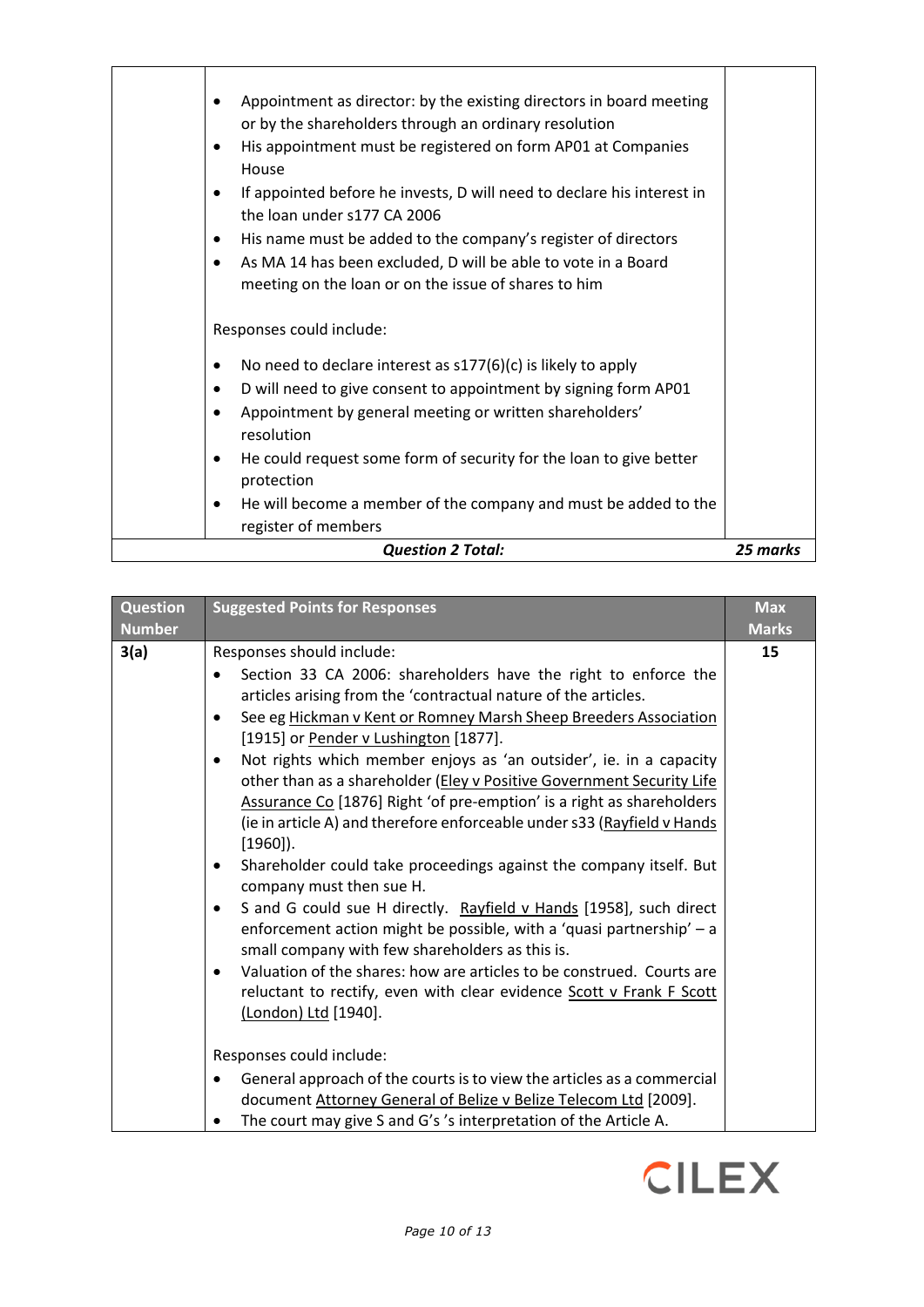| 3(b)                                 | The answer consists of discussion of how to resist the amendment of a<br>company's articles of association.<br>Marks should be distributed in the following areas, with reference to case<br>law throughout:<br>Discussion of procedural issues (max 6 marks)<br>Discussion of 'class rights' (max 4 marks)<br>٠<br>Responses should include:<br>Attempt to refuse to attend the shareholders' meeting called to<br>change the articles. s318 CA 2006 provides that the quorum for a<br>shareholders' meeting is 2 persons. No contrary provision here.<br>Argue that the resolution to remove Article A is not passed 'bona fide<br>$\bullet$<br>for the benefit of the company as a whole'. Allen v Gold Reefs [1900].<br>Test is a subjective one: the question is whether the shareholders<br>themselves subjectively believed the alteration was for the benefit of<br>the company (not whether the judge herself believed it to be so); see<br>eg Greenhalgh v Arderne Cinemas [1950].<br>Argue that the right this Regulation was a 'class right'. Class rights<br>$\bullet$<br>were defined in Cumbrian Newspapers Group Ltd v Cumberland and<br>Westmorland Herald [1986] as any right which is enjoyed by only<br>some of the shareholders in a company, and which those members<br>hold in their capacity as shareholders. Cumbrian Newspapers: not | 10 |
|--------------------------------------|----------------------------------------------------------------------------------------------------------------------------------------------------------------------------------------------------------------------------------------------------------------------------------------------------------------------------------------------------------------------------------------------------------------------------------------------------------------------------------------------------------------------------------------------------------------------------------------------------------------------------------------------------------------------------------------------------------------------------------------------------------------------------------------------------------------------------------------------------------------------------------------------------------------------------------------------------------------------------------------------------------------------------------------------------------------------------------------------------------------------------------------------------------------------------------------------------------------------------------------------------------------------------------------------------------------------------------------------------------------|----|
|                                      | necessary that it be 'attached' to the shares; it could be a class right<br>even if it was personal to the current shareholder and would not pass<br>to someone buying their shares.                                                                                                                                                                                                                                                                                                                                                                                                                                                                                                                                                                                                                                                                                                                                                                                                                                                                                                                                                                                                                                                                                                                                                                           |    |
|                                      | This seems likely, this is a class right, then by virtue of s630 CA 2006,<br>$\bullet$<br>the right could only be altered if such alteration were first approved<br>by a 34 majority of the holders of that class right.<br>Responses could include:                                                                                                                                                                                                                                                                                                                                                                                                                                                                                                                                                                                                                                                                                                                                                                                                                                                                                                                                                                                                                                                                                                           |    |
|                                      |                                                                                                                                                                                                                                                                                                                                                                                                                                                                                                                                                                                                                                                                                                                                                                                                                                                                                                                                                                                                                                                                                                                                                                                                                                                                                                                                                                |    |
|                                      | H could apply to the court, under s306 CA 2006, for an order that H<br>alone could constitute a valid quorum. Union Music Ltd v Watson<br>[2003]                                                                                                                                                                                                                                                                                                                                                                                                                                                                                                                                                                                                                                                                                                                                                                                                                                                                                                                                                                                                                                                                                                                                                                                                               |    |
| <b>Question 3 Total:</b><br>25 marks |                                                                                                                                                                                                                                                                                                                                                                                                                                                                                                                                                                                                                                                                                                                                                                                                                                                                                                                                                                                                                                                                                                                                                                                                                                                                                                                                                                |    |

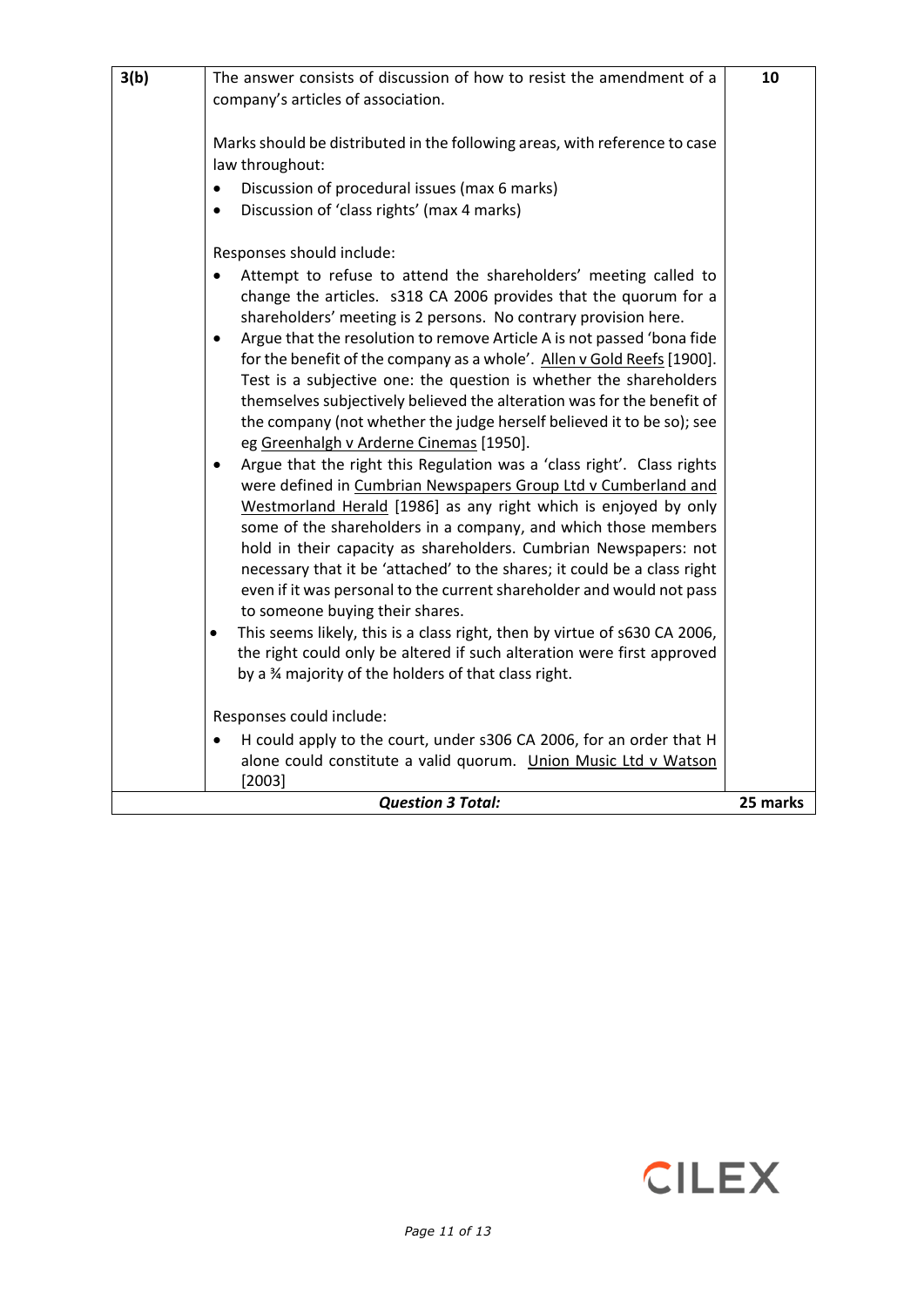| <b>Question</b>    | <b>Suggested Points for Responses</b>                                                                       | Max                |
|--------------------|-------------------------------------------------------------------------------------------------------------|--------------------|
| <b>Number</b><br>4 |                                                                                                             | <b>Marks</b><br>25 |
|                    | Responses should include:<br>Application with references to for example lack of board meeting<br>$\bullet$  |                    |
|                    | records; vacation during time of financial difficulties; delegation to                                      |                    |
|                    | inexperienced non-directors.                                                                                |                    |
|                    | Appears to be an adoption of a rather 'head in the sand' mentality                                          |                    |
|                    | Discussion of the meaning of insolvency for the purposes of s214<br>٠                                       |                    |
|                    | A detailed analysis of section 214 (IA 1986), including the conditions                                      |                    |
|                    | for the section to apply: the company is insolvent; the person was a                                        |                    |
|                    | director at the relevant time; what the director knew or should have                                        |                    |
|                    | concluded and the tests applied to the director's knowledge - with                                          |                    |
|                    | reference to the levels of skills imposed on example the CEO who has                                        |                    |
|                    | been in post for a long time.                                                                               |                    |
|                    | The sanction for breach of s214 - namely the order to contribute and<br>$\bullet$                           |                    |
|                    | the calculation of the contribution on a 'compensatory' basis (per Re                                       |                    |
|                    | Produce Marketing).                                                                                         |                    |
|                    | Awareness of s12 Corporate Insolvency and Governance Act 2020 -<br>٠                                        |                    |
|                    | in assessing director's contribution, court must assume director not                                        |                    |
|                    | responsible for any worsening of company's financial situation                                              |                    |
|                    | between 1/3/2020-30/9/20 and between 26/11/2020-30/4/2021.                                                  |                    |
|                    | A detailed analysis of section 213 (IA 1986), including the meaning of<br>٠                                 |                    |
|                    | fraudulent trading and the requirement for intent to defraud - harder                                       |                    |
|                    | to prove                                                                                                    |                    |
|                    | The most relevant directors' duties under CA 2006: s172 and the duty                                        |                    |
|                    | to promote the success of the company<br>Explanation of the duty and application in circumstances where the |                    |
|                    | company has a duty to act in the interests of creditors                                                     |                    |
|                    | Sanctions for breach of the s172 duty<br>٠                                                                  |                    |
|                    | Possible disqualification under the CDDA 1986, including the relevant                                       |                    |
|                    | grounds - eg where a director is found to act in breach of company                                          |                    |
|                    | or insolvency law                                                                                           |                    |
|                    | Potential outcomes of a disqualification: prohibition from being<br>٠                                       |                    |
|                    | involved in the management of a company as they are considered                                              |                    |
|                    | 'unfit'                                                                                                     |                    |
|                    | Possible compensation order under s15A CDDA                                                                 |                    |
|                    | Up to date case law throughout to illustrate the application of the<br>٠                                    |                    |
|                    | different provisions. Eg Re Produce Marketing Consortium (No 2) Ltd,                                        |                    |
|                    | Brooks v Armstrong and Grant v Ralls                                                                        |                    |
|                    | Throughout there should be clear application to the facts and                                               |                    |
|                    | identification of the possible consequences of the above actions,                                           |                    |
|                    | including:                                                                                                  |                    |
|                    | reference to any possible defences, such as the taking of<br>$\circ$                                        |                    |
|                    | every step to minimise loss to creditors under s214                                                         |                    |
|                    | action that a liquidator or administrator could take<br>$\circ$                                             |                    |